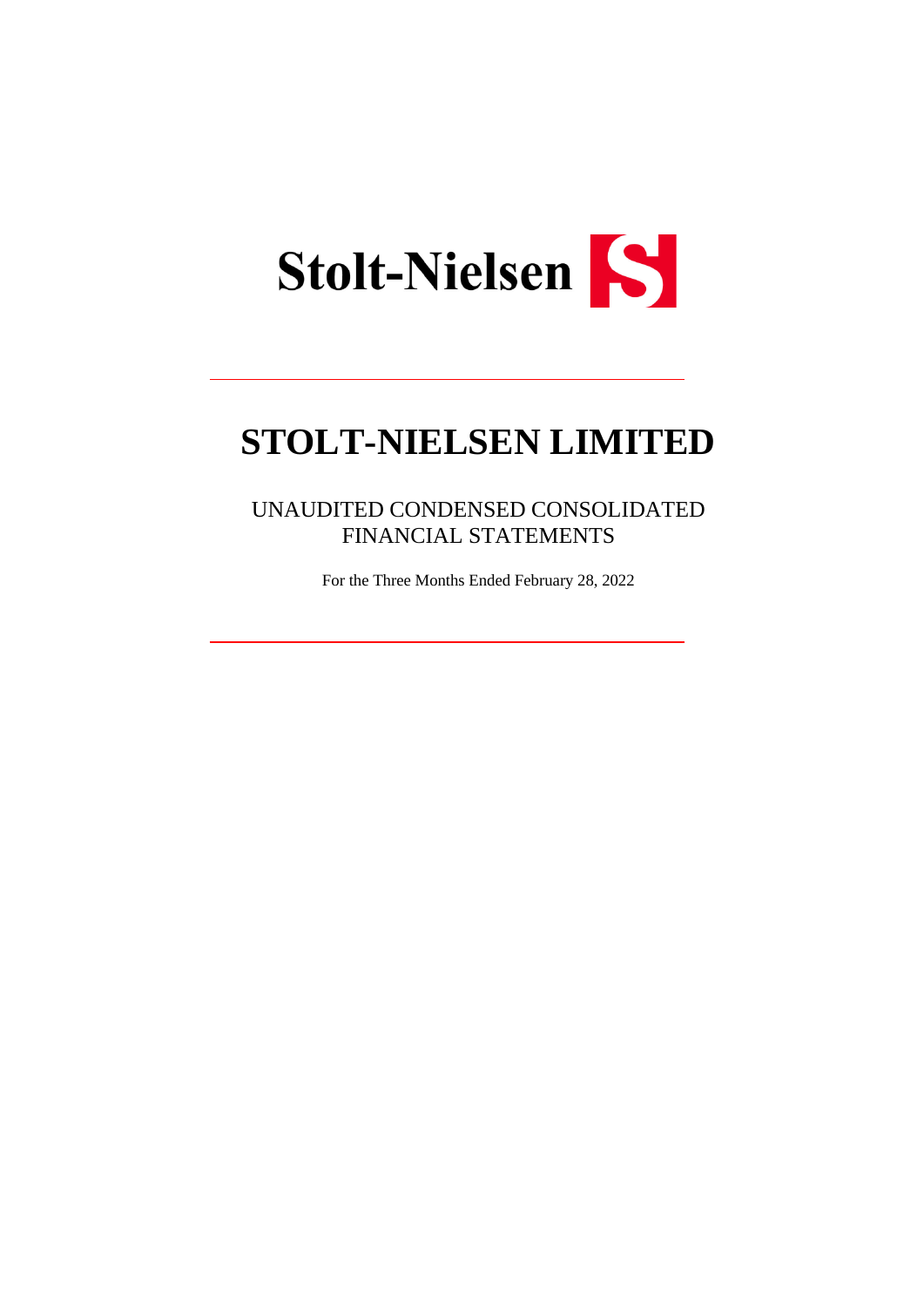# **STOLT-NIELSEN LIMITED TABLE OF CONTENTS**

|                                                                                                                                                | Page |
|------------------------------------------------------------------------------------------------------------------------------------------------|------|
| Unaudited Condensed Consolidated Interim Income Statement for the Three Months Ended<br>February 28, 2022 and 2021                             | 3    |
| Unaudited Condensed Consolidated Interim Statement of Other Comprehensive Income for the Three<br>Months Ended February 28, 2022 and 2021      | 4    |
| Unaudited Condensed Consolidated Interim Balance Sheet as of February 28, 2022 and November 30,<br>2021                                        | 5    |
| Unaudited Condensed Consolidated Interim Statement of Changes in Shareholders' Equity for the<br>Three Months Ended February 28, 2022 and 2021 | 6    |
| Unaudited Condensed Consolidated Interim Statement of Cash Flows for the Three Months Ended<br>February 28, 2022 and 2021                      |      |
| Notes to the Unaudited Condensed Consolidated Interim Financial Statements                                                                     | 8    |
| <b>Responsibility Statement</b>                                                                                                                |      |
|                                                                                                                                                |      |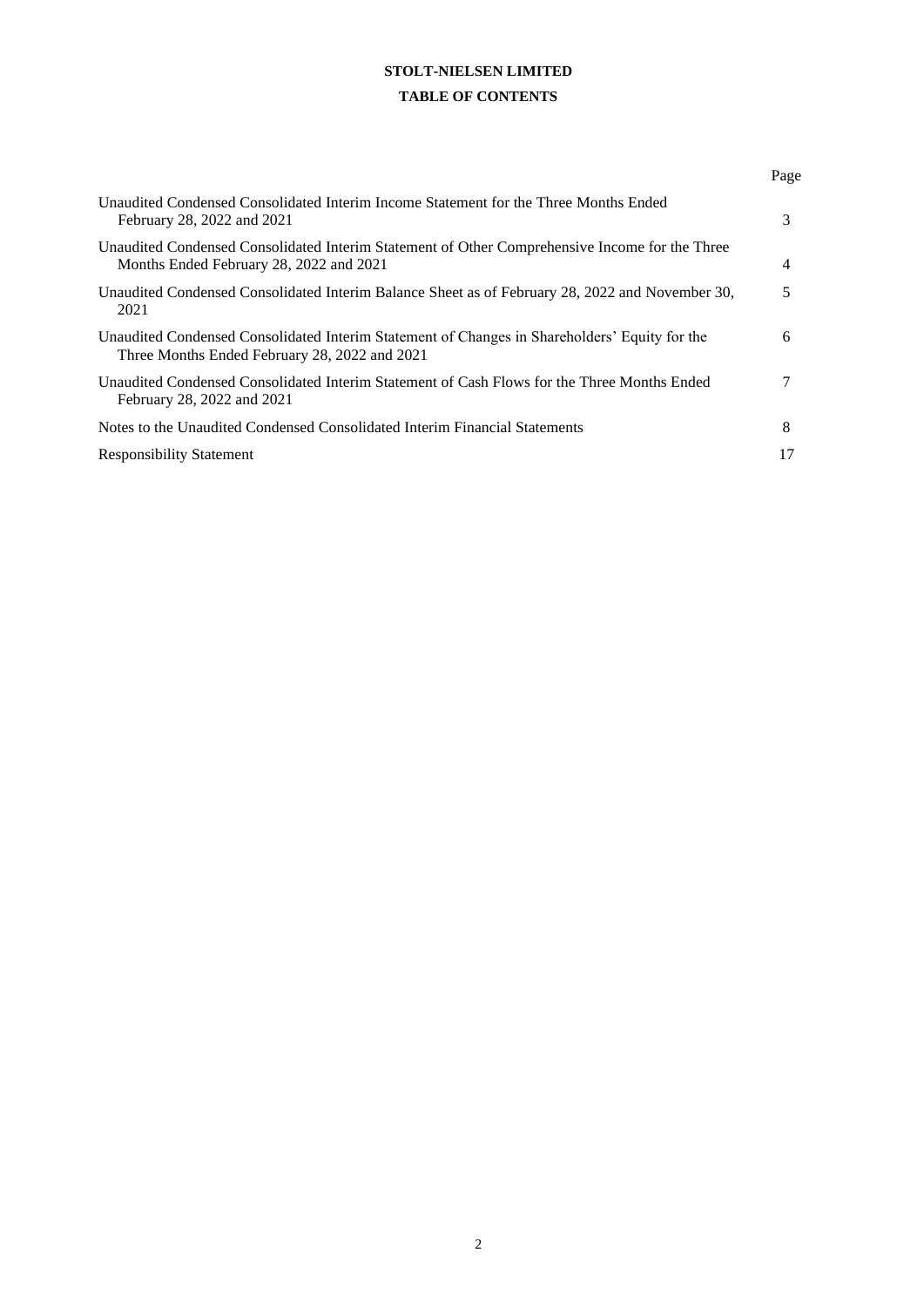## **UNAUDITED CONDENSED CONSOLIDATED INTERIM INCOME STATEMENT**

|                                                  |                      |                      | <b>Three Months Ended</b>                       |  |  |
|--------------------------------------------------|----------------------|----------------------|-------------------------------------------------|--|--|
|                                                  | <b>Notes</b>         | February 28,<br>2022 | February 28,<br>2021                            |  |  |
|                                                  |                      |                      | (in thousands, except for per share<br>amounts) |  |  |
| Operating revenue                                | $\overline{4}$<br>\$ | 606,208              | \$<br>480,161                                   |  |  |
| Operating expenses                               |                      | (403, 049)           | (327, 574)                                      |  |  |
|                                                  |                      | 203,159              | 152,587                                         |  |  |
| Depreciation and amortisation                    | $\overline{4}$       | (68, 283)            | (72, 031)                                       |  |  |
| <b>Gross Profit</b>                              |                      | 134,876              | 80,556                                          |  |  |
| Share of profit of joint ventures and associates | 4                    | 13,788               | 9,009                                           |  |  |
| Administrative and general expenses              |                      | (58, 559)            | (53, 933)                                       |  |  |
| Gain on disposal of assets, net                  | 6                    | 750                  | 62                                              |  |  |
| Other operating income                           |                      | 972                  | 334                                             |  |  |
| Other operating expense                          |                      | (17)                 | (45)                                            |  |  |
| <b>Operating Profit</b>                          |                      | 91,810               | 35,983                                          |  |  |
| <b>Non-Operating Income (Expense)</b>            |                      |                      |                                                 |  |  |
| Finance income                                   |                      | 852                  | 617                                             |  |  |
| Finance expense on lease liabilities             |                      | (2,215)              | (2,771)                                         |  |  |
| Finance expense on debt and other                |                      | (29, 582)            | (30, 373)                                       |  |  |
| Foreign currency exchange (loss) gain, net       |                      | (2,081)              | 1,184                                           |  |  |
| Other non-operating income, net                  |                      | 1,249                | 58                                              |  |  |
| <b>Profit before Income Tax</b>                  |                      | 60,033               | 4,698                                           |  |  |
| Income tax expense                               |                      | (7,740)              | (2,195)                                         |  |  |
| <b>Net Profit</b>                                |                      | 52,293               | 2,503<br>S                                      |  |  |
| <b>Earnings per Share:</b>                       |                      |                      |                                                 |  |  |
| Net Profit attributable to SNL shareholders      |                      |                      |                                                 |  |  |
| <b>Basic</b>                                     | \$                   | 0.98                 | 0.05<br>\$                                      |  |  |
| Diluted                                          |                      | 0.98                 | \$<br>0.05                                      |  |  |
|                                                  |                      |                      |                                                 |  |  |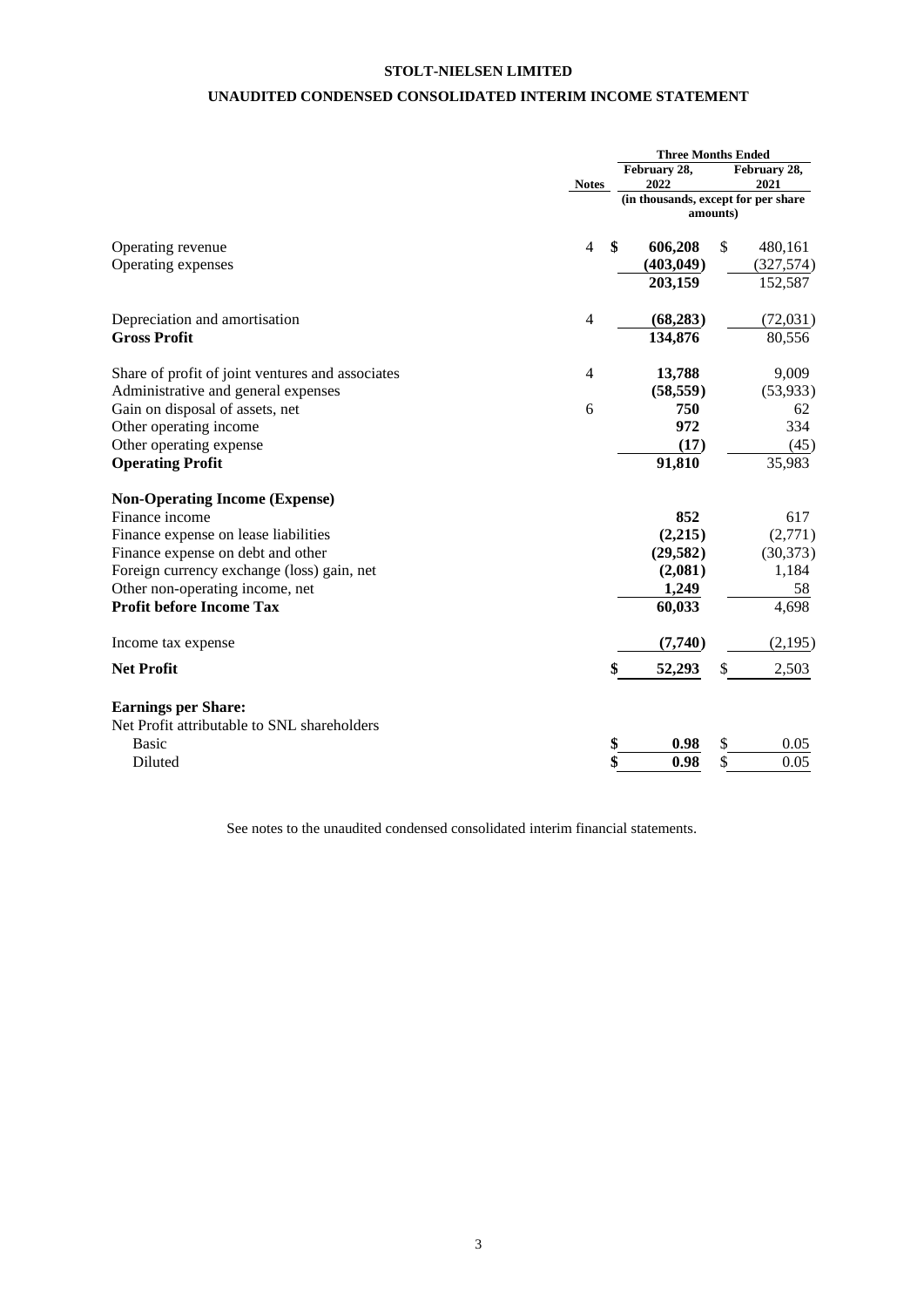# **UNAUDITED CONDENSED CONSOLIDATED INTERIM STATEMENT OF**

## **OTHER COMPREHENSIVE INCOME**

|                                                                              | <b>Three Months Ended</b> |    |                      |  |  |
|------------------------------------------------------------------------------|---------------------------|----|----------------------|--|--|
|                                                                              | February 28,<br>2022      |    | February 28,<br>2021 |  |  |
| Net profit                                                                   | \$<br>52,293              | S. | 2,503                |  |  |
| Items that may be reclassified subsequently to profit or loss:               |                           |    |                      |  |  |
| Net gain on cash flow hedges                                                 | 15,397                    |    | 16,359               |  |  |
| Reclassification of cash flow hedges to income statement                     | (4,994)                   |    | (7,156)              |  |  |
| Net gain on cash flow hedges held by joint ventures and associates           | 1,709                     |    | 1,577                |  |  |
| Deferred tax adjustment on cash flow hedges                                  | (263)                     |    | (316)                |  |  |
| Exchange differences arising on translation of foreign operations            | 4,968                     |    | 11,557               |  |  |
| Deferred tax on translation of foreign operations                            | (885)                     |    | 110                  |  |  |
| Exchange differences arising on translation of joint ventures and associates | (2,749)                   |    | 1,051                |  |  |
| Change in value of investments in equity instruments                         | 15,571                    |    | 7,094                |  |  |
| Net profit recognised as other comprehensive income                          | 28,754                    |    | 30,276               |  |  |
| <b>Total comprehensive income</b>                                            | \$<br>81,047              | \$ | 32.779               |  |  |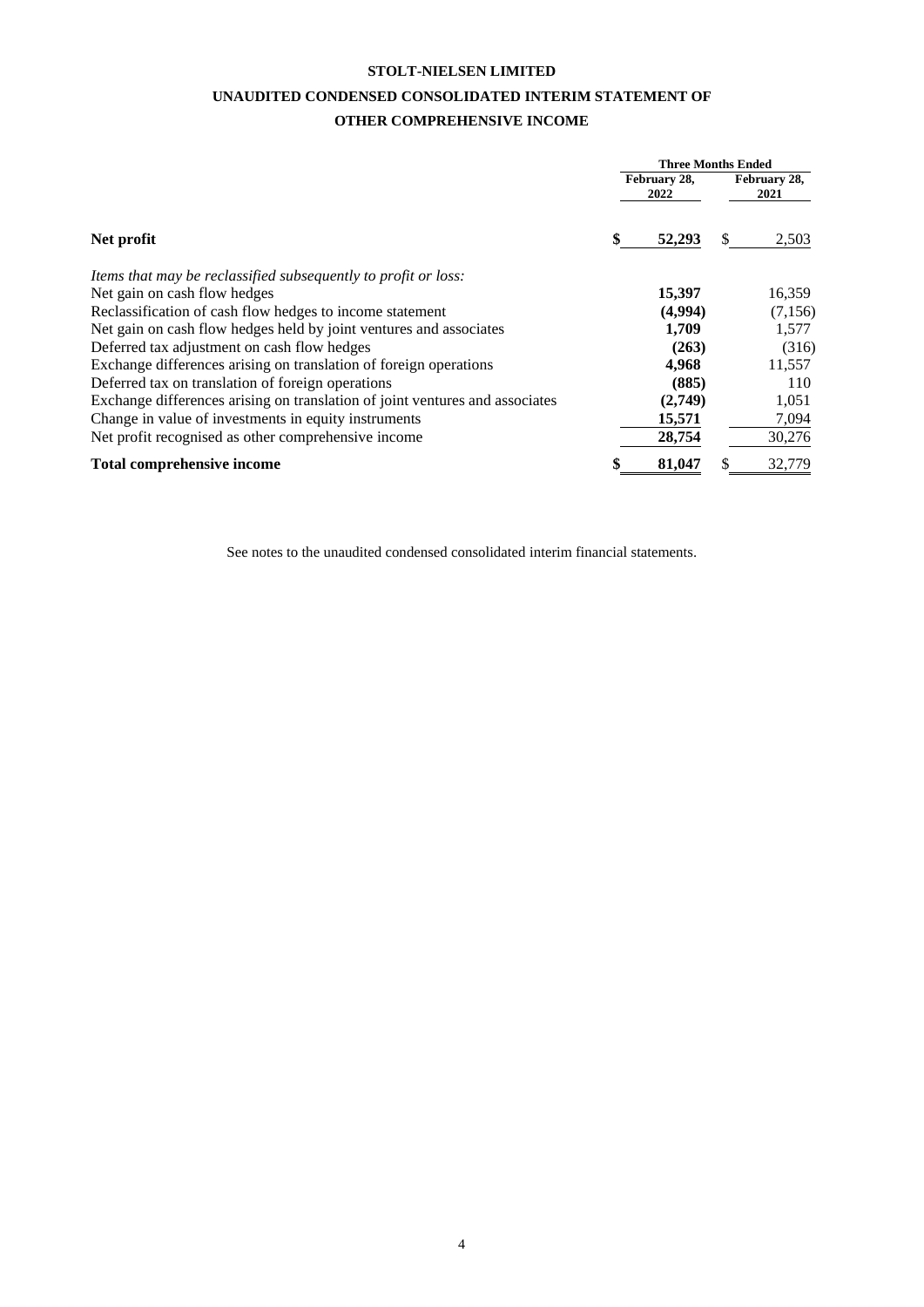## **UNAUDITED CONDENSED CONSOLIDATED INTERIM BALANCE SHEET**

|                                                                   |              |    | February 28,<br>2022 |                | November 30,<br>2021 |  |
|-------------------------------------------------------------------|--------------|----|----------------------|----------------|----------------------|--|
|                                                                   | <b>Notes</b> |    |                      | (in thousands) |                      |  |
| <b>ASSETS</b>                                                     |              |    |                      |                |                      |  |
| <b>Current Assets</b>                                             |              |    |                      |                |                      |  |
| Cash and cash equivalents                                         |              | \$ | 114,306              | \$             | 123,868              |  |
| Restricted cash                                                   |              |    | 6,098                |                | 6,096                |  |
| Receivables                                                       |              |    | 296,985              |                | 285,749              |  |
| Insurance claim receivables                                       |              |    |                      |                | 58,598               |  |
| Inventories                                                       |              |    | 6,050                |                | 6,986                |  |
| <b>Biological</b> assets                                          |              |    | 50,914               |                | 50,344               |  |
| Prepaid expenses                                                  |              |    | 85,180               |                | 76,645               |  |
| Derivative financial instruments                                  | 9            |    | 1,359                |                | 589                  |  |
| Income tax receivable                                             |              |    | 4,095                |                | 987                  |  |
| Other current assets                                              |              |    | 39,478               |                | 54,351               |  |
| <b>Total Current Assets</b>                                       |              |    | 604,465              |                | 664,213              |  |
| Property, plant and equipment                                     | 6            |    | 2,831,588            |                | 2,856,137            |  |
| Right-of-use assets                                               | 6            |    | 215,988              |                | 203,048              |  |
| Investments in and advances to joint ventures and associates      |              |    | 631,935              |                | 611,906              |  |
| Investments in equity instruments                                 | 9            |    | 63,479               |                | 37,873               |  |
| Deferred tax assets                                               |              |    | 8,268                |                | 9,238                |  |
| Intangible assets and goodwill                                    | 6            |    | 38,567<br>26,060     |                | 38,967<br>25,370     |  |
| Employee benefit assets<br>Derivative financial instruments       | 9            |    | 16,675               |                |                      |  |
| Insurance claim receivables                                       | 8            |    | 173,464              |                | 6,868                |  |
| Other non-current assets                                          |              |    |                      |                | 162,887              |  |
| <b>Total Non-Current Assets</b>                                   |              |    | 19,735<br>4,025,759  |                | 19,702<br>3,971,996  |  |
|                                                                   |              | \$ |                      | \$             |                      |  |
| <b>Total Assets</b>                                               |              |    | 4,630,224            |                | 4,636,209            |  |
| <b>LIABILITIES AND SHAREHOLDERS' EQUITY</b>                       |              |    |                      |                |                      |  |
| <b>Current Liabilities</b>                                        |              | \$ |                      | \$             | 40,000               |  |
| Short-term bank loans                                             | 7<br>7       |    | 452,648              |                | 490,502              |  |
| Current maturities of long-term debt<br>Current lease liabilities |              |    | 47,345               |                | 43,473               |  |
| Accounts payable                                                  |              |    | 118,223              |                | 114,607              |  |
| Accrued voyage expenses                                           |              |    | 57,665               |                | 51,328               |  |
| Accrued expenses                                                  |              |    | 198,966              |                | 197,904              |  |
| Provisions                                                        |              |    | 2,433                |                | 2,968                |  |
| Income tax payable                                                |              |    | 15,069               |                | 12,534               |  |
| Dividend payable                                                  | 5            |    |                      |                | 26,829               |  |
| Derivative financial instruments                                  | 9            |    | 6,729                |                | 10,239               |  |
| Other current liabilities                                         |              |    | 40,918               |                | 37,543               |  |
| <b>Total Current Liabilities</b>                                  |              |    | 939,996              |                | 1,027,927            |  |
| Long-term debt                                                    | 7            |    | 1,676,015            |                | 1,695,142            |  |
| Long-term lease liabilities                                       |              |    | 176,219              |                | 166,977              |  |
| Deferred tax liabilities                                          |              |    | 71,640               |                | 68,025               |  |
| Employee benefit obligations                                      |              |    | 31,832               |                | 31,720               |  |
| Derivative financial instruments                                  | 9            |    | 4,549                |                | 7,938                |  |
| Long-term provisions                                              | $\,8\,$      |    | 174,741              |                | 164,126              |  |
| Other non-current liabilities                                     |              |    | 1,256                |                | 1,425                |  |
| <b>Total Non-Current Liabilities</b>                              |              |    | 2,136,252            |                | 2,135,353            |  |
| <b>Total Liabilities</b>                                          |              |    | 3,076,248            |                | 3,163,280            |  |
|                                                                   |              |    |                      |                |                      |  |
| <b>Shareholders' Equity</b>                                       |              |    |                      |                |                      |  |
| Founder's Shares                                                  | $\sqrt{5}$   |    | 14                   |                | 14                   |  |
| <b>Common Shares</b>                                              | 5            |    | 58,524               |                | 58,524               |  |
| Paid-in surplus                                                   |              |    | 195,466              |                | 195,466              |  |
| Retained earnings                                                 |              |    | 1,637,271            |                | 1,584,978            |  |
| Other components of equity                                        |              |    | (226, 248)           |                | (255,002)            |  |
|                                                                   |              |    | 1,665,027            |                | 1,583,980            |  |
| Less - Treasury shares                                            | 5            |    | (111, 051)           |                | (111,051)            |  |
| <b>Total Shareholders' Equity</b>                                 |              |    | 1,553,976            |                | 1,472,929            |  |
| <b>Total Liabilities and Shareholders' Equity</b>                 |              | \$ | 4,630,224            | \$             | 4,636,209            |  |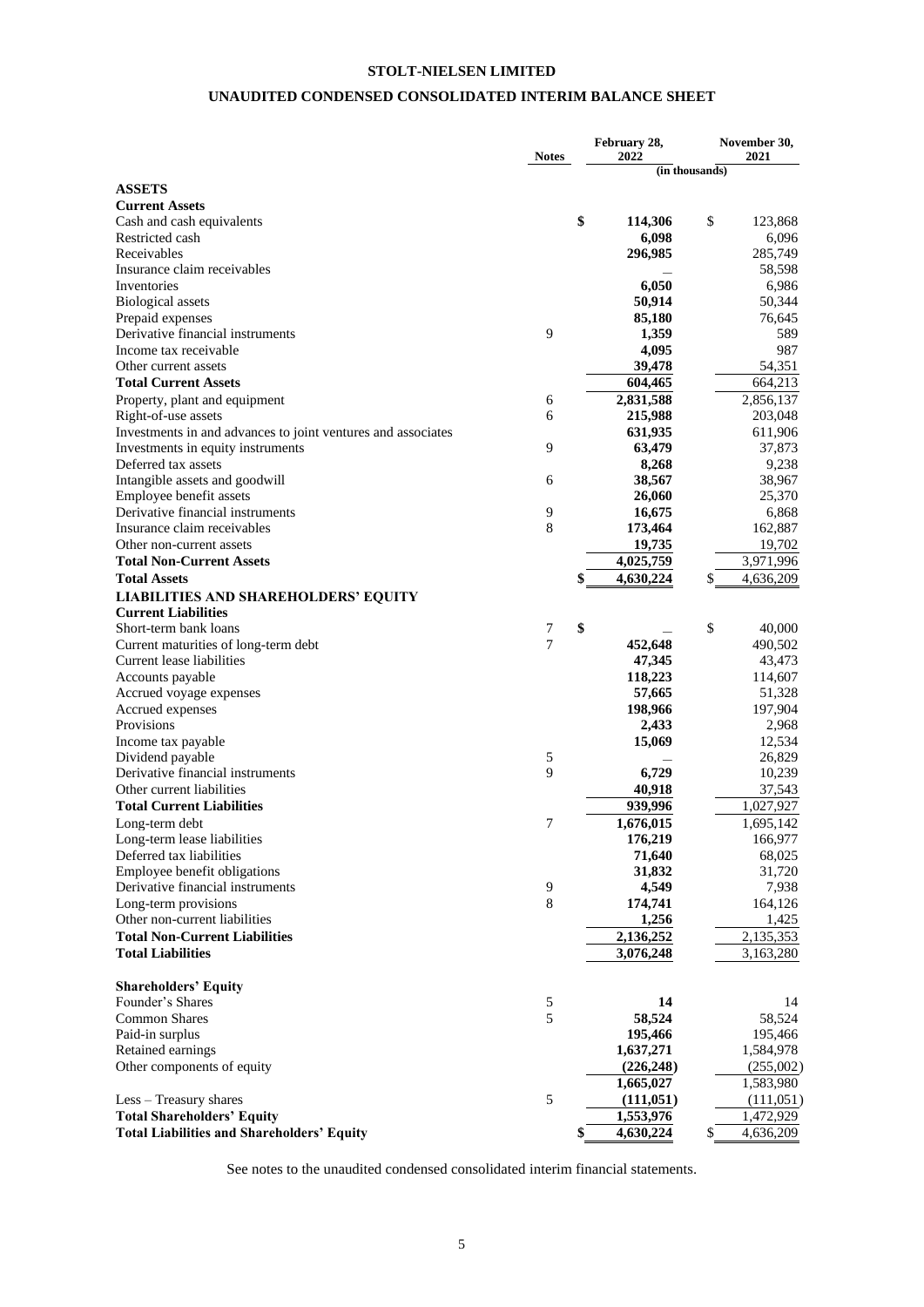# **UNAUDITED CONDENSED CONSOLIDATED INTERIM STATEMENT**

## **OF CHANGES IN SHAREHOLDERS' EQUITY**

|                                                                                            | <b>Attributable to Equity Holders of SNL</b> |               |                            |    |                           |                                  |                                    |                                                   |               |                   |                                      |
|--------------------------------------------------------------------------------------------|----------------------------------------------|---------------|----------------------------|----|---------------------------|----------------------------------|------------------------------------|---------------------------------------------------|---------------|-------------------|--------------------------------------|
|                                                                                            | Common<br><b>Shares</b>                      |               | Founder's<br><b>Shares</b> |    | Paid-in<br><b>Surplus</b> | <b>Treasury</b><br><b>Shares</b> | <b>Retained</b><br><b>Earnings</b> | Foreign<br>Currency                               | Hedging       | <b>Fair Value</b> | Shareholders'<br><b>Equity Total</b> |
| Balance, November 30, 2020                                                                 | 64,134 \$                                    |               | 16 <sup>°</sup>            |    | 314,454                   | \$                               | (in thousands)                     | $(235,651)$ \$1,532,060 \$ $(132,623)$ \$         | $(41,560)$ \$ | $(82, 183)$ \$    | 1,418,647                            |
| <b>Comprehensive income</b>                                                                |                                              |               |                            |    |                           |                                  |                                    |                                                   |               |                   |                                      |
| Net profit                                                                                 |                                              |               |                            |    |                           |                                  | 2,503                              |                                                   |               |                   | 2,503                                |
| Other comprehensive income                                                                 |                                              |               |                            |    |                           |                                  |                                    |                                                   |               |                   |                                      |
| Translation adjustments, net                                                               |                                              |               |                            |    |                           |                                  |                                    | 12,718                                            |               |                   | 12,718                               |
| Fair value adjustment on equity investments                                                |                                              |               |                            |    |                           |                                  |                                    |                                                   |               | 7,094             | 7,094                                |
| Net gain on cash flow hedges and<br>reclassifications to income statement, net of<br>taxes |                                              |               |                            |    |                           |                                  |                                    |                                                   | 10,464        |                   | 10,464                               |
| Total other comprehensive income                                                           |                                              |               |                            |    |                           |                                  | $\overline{\phantom{0}}$           | 12,718                                            | 10,464        | 7,094             | 30,276                               |
| <b>Total comprehensive income</b>                                                          |                                              |               |                            |    |                           |                                  | 2,503                              | 12,718                                            | 10,464        | 7,094             | 32,779                               |
| Balance, February 28, 2021                                                                 | 64,134                                       | <sup>\$</sup> | 16                         | \$ | 314,454                   | \$(235,651) \$ 1,534,563         |                                    | $$(119,905)$ \$                                   | $(31,096)$ \$ | $(75,089)$ \$     | 1,451,426                            |
| Balance, November 30, 2021                                                                 | \$<br>58,524 \$                              |               | 14                         | S. |                           |                                  |                                    | 195,466 \$(111,051) \$1,584,978 \$(162,757) \$    | $(18,743)$ \$ | $(73,502)$ \$     | 1,472,929                            |
| <b>Comprehensive income</b>                                                                |                                              |               |                            |    |                           |                                  |                                    |                                                   |               |                   |                                      |
| Net profit                                                                                 |                                              |               |                            |    |                           |                                  | 52,293                             |                                                   |               |                   | 52,293                               |
| Other comprehensive income                                                                 |                                              |               |                            |    |                           |                                  |                                    |                                                   |               |                   |                                      |
| Translation adjustments, net                                                               |                                              |               |                            |    |                           |                                  |                                    | 1,334                                             |               |                   | 1,334                                |
| Fair value adjustment on equity investments                                                |                                              |               |                            |    |                           |                                  |                                    |                                                   |               | 15,571            | 15,571                               |
| Net gain on cash flow hedges and<br>reclassifications to income statement, net of<br>taxes |                                              |               |                            |    |                           |                                  |                                    |                                                   | 11,849        |                   | 11,849                               |
| Total other comprehensive income                                                           |                                              |               |                            |    |                           |                                  |                                    | 1,334                                             | 11,849        | 15,571            | 28,754                               |
| <b>Total comprehensive income</b>                                                          |                                              |               |                            |    |                           |                                  | 52,293                             | 1,334                                             | 11,849        | 15,571            | 81,047                               |
| Balance, February 28, 2022                                                                 | 58,524 \$                                    |               | 14                         | \$ |                           |                                  |                                    | 195,466 \$ (111,051) \$ 1,637,271 \$ (161,423) \$ | $(6,894)$ \$  | $(57, 931)$ \$    | 1,553,976                            |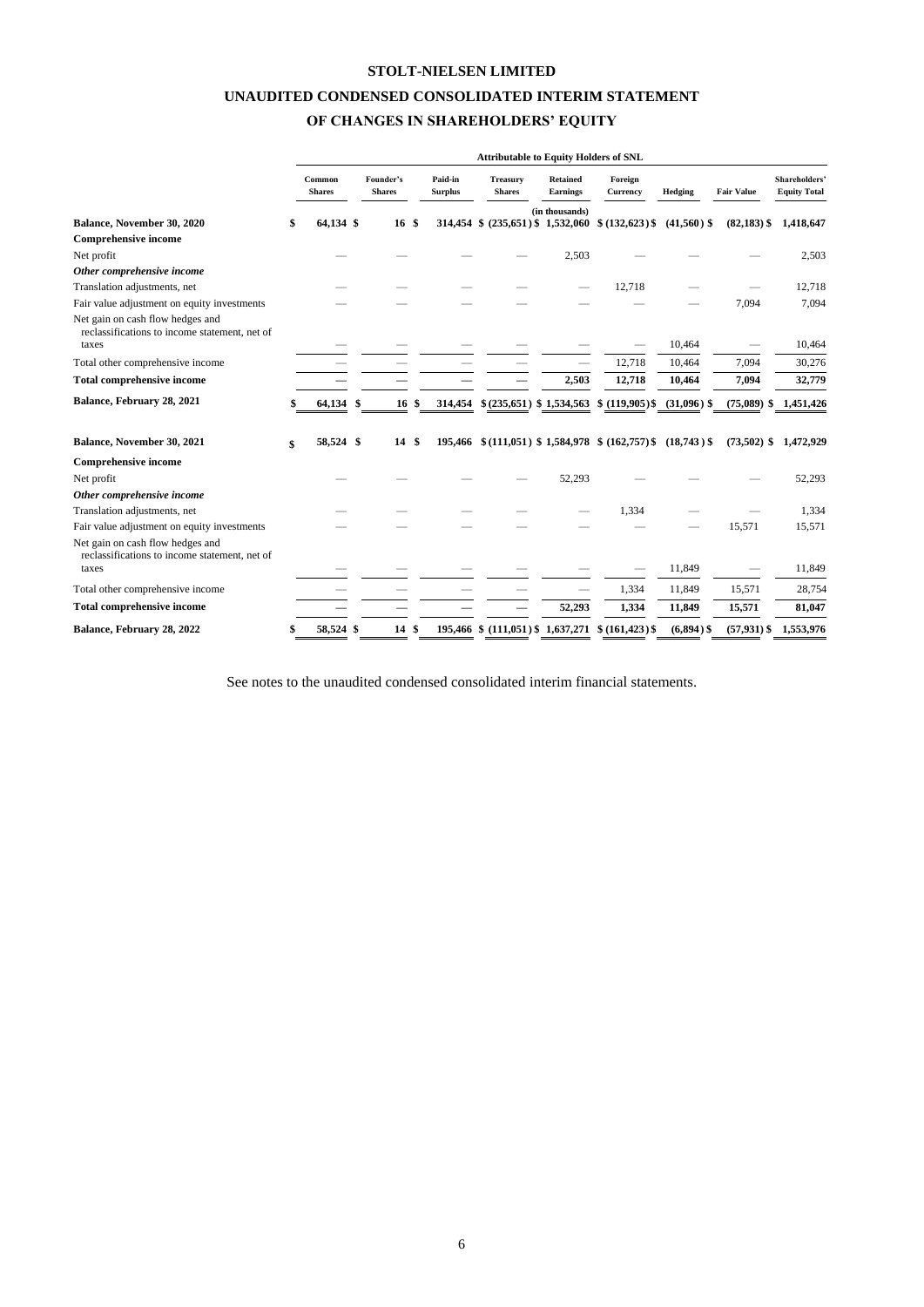## **UNAUDITED CONDENSED CONSOLIDATED INTERIM STATEMENT OF CASH FLOWS**

|                                                             |                | <b>For the Three Months Ended</b> |                      |
|-------------------------------------------------------------|----------------|-----------------------------------|----------------------|
|                                                             | <b>Notes</b>   | February 28,<br>2022              | February 28,<br>2021 |
|                                                             |                | (in thousands)                    |                      |
| <b>Cash generated from operations</b>                       | 3              | \$<br>199,525                     | \$<br>94,418         |
| Interest paid                                               |                | (26, 010)                         | (24, 606)            |
| Debt issuance costs                                         |                | (4, 827)                          | (1, 539)             |
| Interest received                                           |                | 856                               | 895                  |
| Income taxes (paid) received                                |                | (4, 835)                          | 2,958                |
| Net cash generated by operating activities                  |                | 164,709                           | 72,126               |
| <b>Cash flows from investing activities</b>                 |                |                                   |                      |
| Capital expenditures                                        | 6              | (23, 614)                         | (102, 697)           |
| Purchase of intangible assets                               | 6              | (844)                             | (1,108)              |
| Proceeds from sale of assets                                |                | 1,295                             | 732                  |
| Investment in joint ventures and associates                 |                | (1, 479)                          | (16, 423)            |
| Purchase of equity instruments                              |                | (10,000)                          | (3,000)              |
| Repayment of advances to joint ventures and associates, net |                | 1,236                             | 2,500                |
| Other, net                                                  |                | 315                               | 261                  |
| Net cash used in investing activities                       |                | (33,091)                          | (119, 735)           |
| <b>Cash flows from financing activities</b>                 |                |                                   |                      |
| (Decrease) increase in short-term bank loans                | 7              | (40,000)                          | 20,000               |
| Proceeds from issuance of long-term debt                    | $\overline{7}$ |                                   | 65,000               |
| Repayment of long-term debt                                 | 7              | (61, 630)                         | (29, 691)            |
| Principal payments on leases                                |                | (11, 180)                         | (10,083)             |
| Dividends paid                                              | 5              | (26, 829)                         | (13, 448)            |
| Net cash (used in) generated by financing activities        |                | (139, 639)                        | 31,778               |
| Net decrease in cash and cash equivalents                   |                | (8,021)                           | (15, 831)            |
| Effect of exchange rate changes on cash                     |                | (1,544)                           | 1,107                |
| Cash and cash equivalents at beginning of the period        |                | 123,868                           | 187,767              |
| Cash and cash equivalents at the end of the period          |                | \$<br>114,303                     | \$<br>173,043        |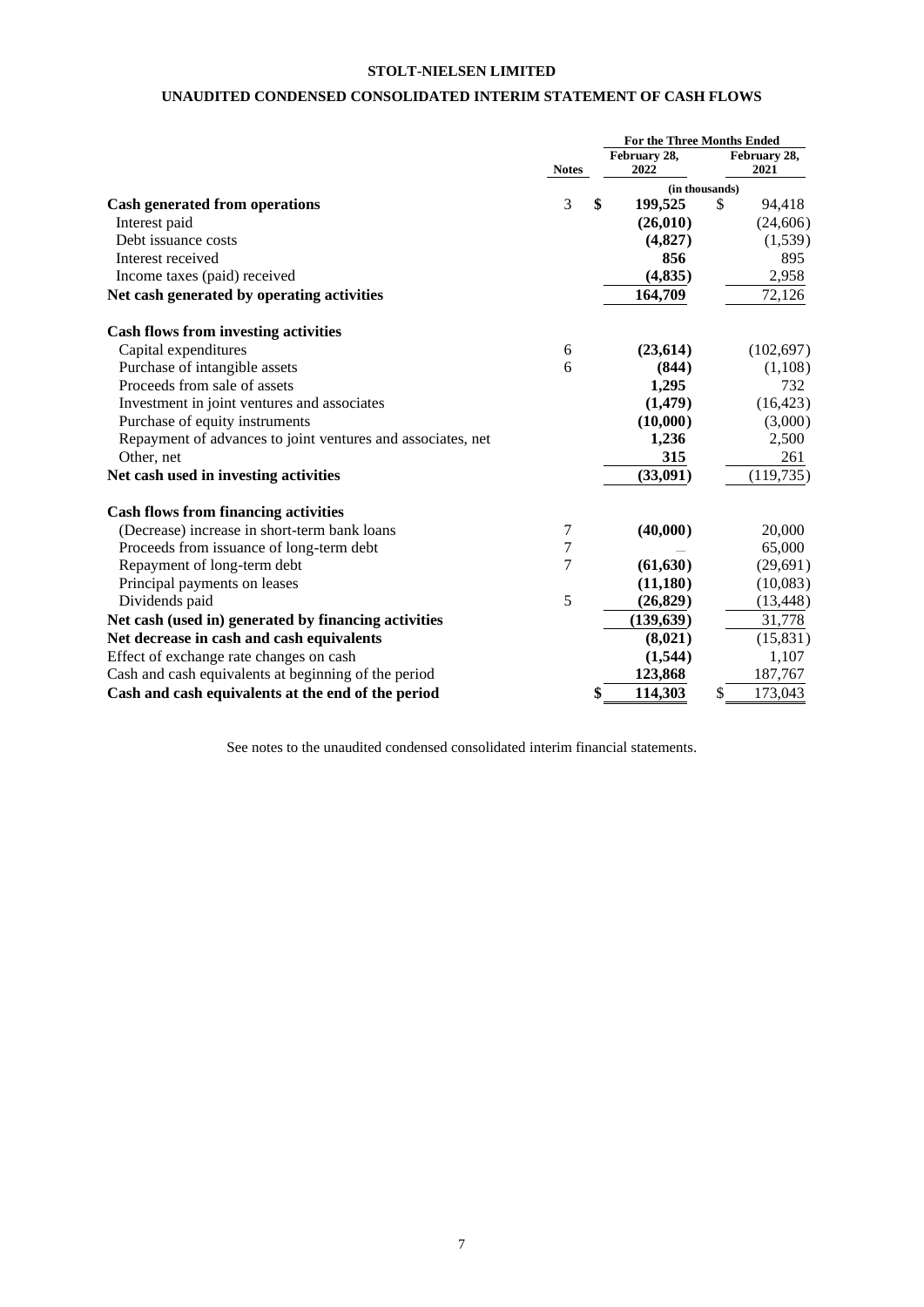## **NOTES TO THE UNAUDITED CONDENSED CONSOLIDATED INTERIM FINANCIAL STATEMENTS**

#### **1. Basis of Preparation**

The unaudited condensed consolidated interim financial statements of Stolt-Nielsen Limited (the "Company" or "SNL"), a Bermuda-registered company, and its subsidiaries (collectively, the "Group") are prepared using accounting policies consistent with International Financial Reporting Standards ("IFRS") as adopted by the European Union and in accordance with International Accounting Standard ("IAS") 34, Interim Financial Reporting. The unaudited condensed consolidated financial statements should be reviewed in conjunction with the audited Consolidated Financial Statements for the year ended November 30, 2021, to fully understand the current financial position of the Group.

#### *Going Concern*

The Group has current debt of \$452.6 million at February 28, 2022, which includes the repayment of the USD bond of \$175.0 million due in September 2022 and balloon payments on two tank container financings of \$138.2 million in May and November 2022. It also has capital expenditure commitments of \$74.8 million and working capital requirements. Along with future cash from operations and cash on hand of \$114.3 million, the Group has renewed the revolving credit facility for \$229.9 million with an expiration date in 2028 and has a \$100.0 million undrawn committed revolving credit facility expiring in December 2022. Also, subsequent to February 28, 2022, the Group entered into a \$128.0 million floating-rate borrowing agreement using a group of tank containers as collateral which will be drawn in May 2022.

The Covid-19 pandemic has resulted in significant disruptions in global economic activities, causing the operations of the Group, its customers, suppliers and other stakeholders to be impacted. The Group has attempted to maintain normal operations within the guidelines of governmental requirements and while keeping the safety of its employees in mind.

The recent ongoing war between Russia and Ukraine and related sanctions imposed could adversely affect global trade, including for products that we ship and store. The higher oil prices have resulted in increased bunker prices, a key cost component for Stolt Tankers. The Group employs crew and officers from both countries, and their availability is being impacted by the war.

Management is of the opinion, after considering its cash requirements and various downside scenarios, that the Company's cash flows from operations and available credit facilities will continue to provide the cash necessary to satisfy the Company's working capital requirements, scheduled debt repayments and committed capital expenditures for the next twelve months. Therefore, the Group continues to adopt the going concern basis in preparing the Consolidated Financial Statements.

#### **2. Significant Accounting Policies**

The accounting policies applied are consistent with those described in the Consolidated Financial Statements for the year ended November 30, 2021. No new IFRS became effective in the three months ended February 28, 2022 which had a material effect on the Group.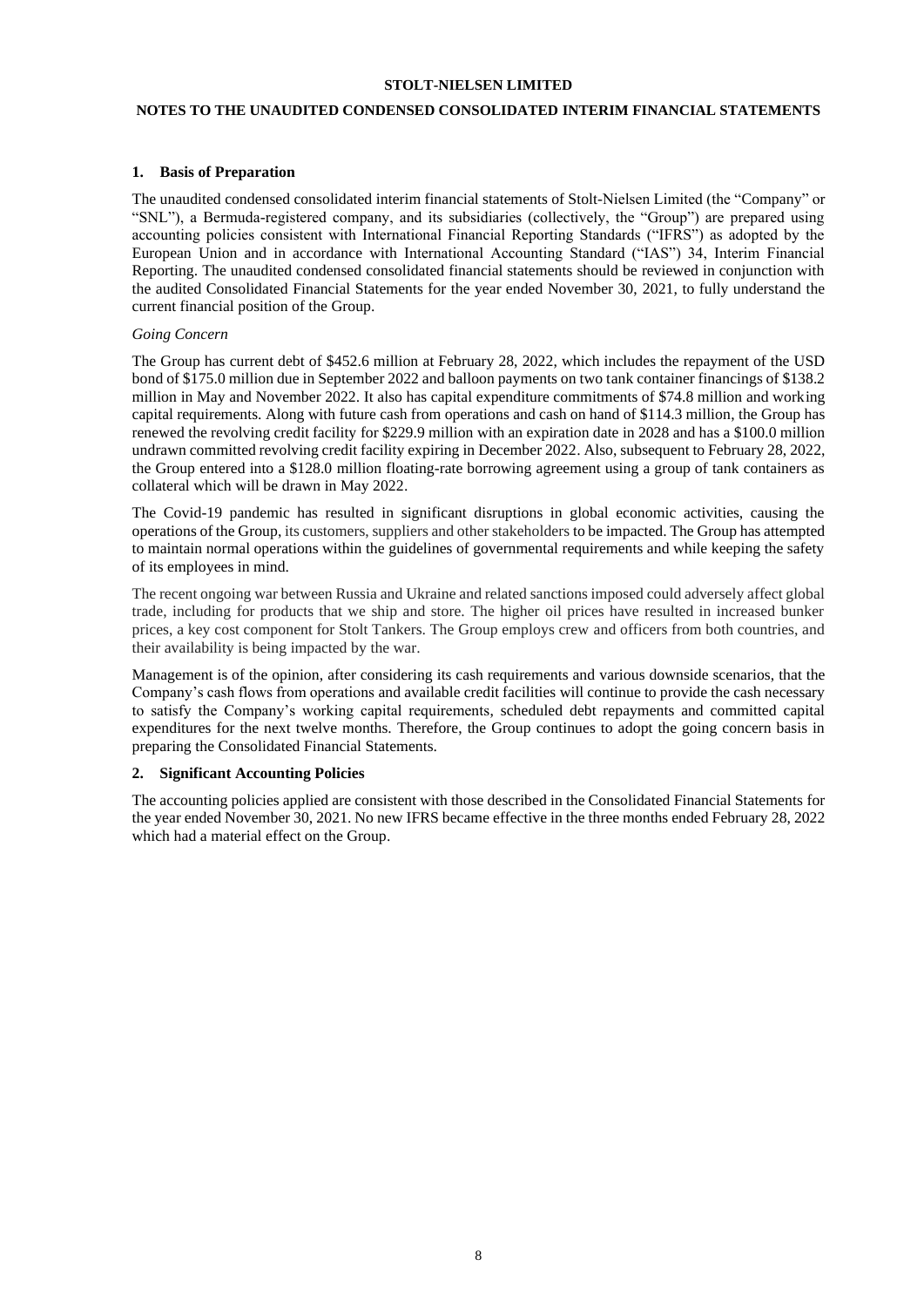## **NOTES TO THE UNAUDITED CONDENSED CONSOLIDATED INTERIM FINANCIAL STATEMENTS**

## **3. Reconciliation of Net Profit to Cash Generated from Operations**

|                                                                            |    | <b>For the Three Months Ended</b> |                |                      |  |
|----------------------------------------------------------------------------|----|-----------------------------------|----------------|----------------------|--|
|                                                                            |    | February 28,<br>2022              |                | February 28,<br>2021 |  |
|                                                                            |    |                                   | (in thousands) |                      |  |
| Net profit                                                                 | \$ | 52,293                            | - \$           | 2,503                |  |
| Adjustments to reconcile net profit to net cash from operating activities: |    |                                   |                |                      |  |
| Depreciation of property, plant and equipment                              |    | 67,205                            |                | 70,935               |  |
| Amortisation of intangible assets                                          |    | 1,078                             |                | 1,096                |  |
| Finance expense, net                                                       |    | 30,945                            |                | 32,527               |  |
| Net periodic benefit expense of defined benefit pension plans              |    | 452                               |                | 599                  |  |
| Income tax expense                                                         |    | 7,740                             |                | 2,195                |  |
| Share of profit of joint ventures and associates                           |    | (13,788)                          |                | (9,009)              |  |
| Fair value adjustment on biological assets                                 |    | 649                               |                | (1,317)              |  |
| Foreign currency related loss (gain)                                       |    | 2,081                             |                | (1, 184)             |  |
| Unrealised bunker hedge gain                                               |    |                                   |                | (251)                |  |
| Gain on disposal of assets, net                                            |    | (750)                             |                | (62)                 |  |
| Changes in assets and liabilities, net of effect of acquisitions and       |    |                                   |                |                      |  |
| divestitures:                                                              |    |                                   |                |                      |  |
| Decrease in receivables                                                    |    | 47,380                            |                | 4,030                |  |
| Decrease in inventories                                                    |    | 1,082                             |                | 241                  |  |
| Increase in biological assets                                              |    | (1,687)                           |                | (1,894)              |  |
| Increase in prepaid expenses and other current assets                      |    | (939)                             |                | (8, 826)             |  |
| Increase in accounts payable and other current liabilities                 |    | 9,203                             |                | 2,455                |  |
| Contributions to defined benefit pension plans                             |    | (761)                             |                | (337)                |  |
| Other, net                                                                 |    | (2,658)                           |                | 717                  |  |
| <b>Cash generated from operations</b>                                      |    | 199,525                           | \$.            | 94,418               |  |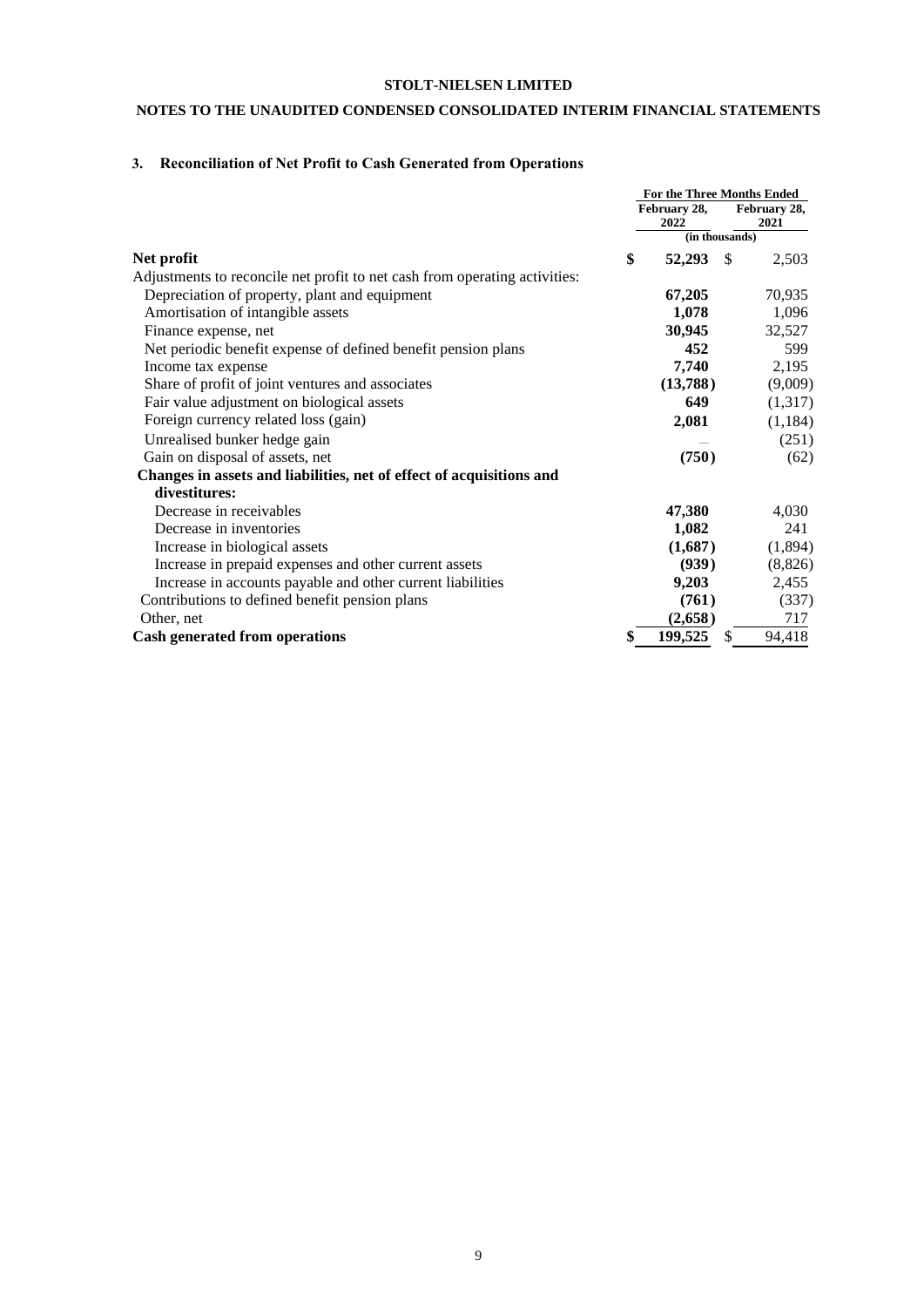## **NOTES TO THE UNAUDITED CONDENSED CONSOLIDATED INTERIM FINANCIAL STATEMENTS**

#### **4. Business Segment Information**

The segment information is provided on the same basis as stated in the Consolidated Financial Statements for the year ended November 30, 2021.

The following tables show the summarised financial information, in US thousands of dollars, for each reportable segment:

|                                              | <b>Tankers</b>   | <b>Terminals</b> | <b>Tank</b><br><b>Containers</b> | <b>Stolt Sea</b><br>Farm | Stolt-<br><b>Nielsen Gas</b> | Corporate<br>and Other | <b>Total</b> |
|----------------------------------------------|------------------|------------------|----------------------------------|--------------------------|------------------------------|------------------------|--------------|
| For the three months ended February 28, 2022 |                  |                  |                                  |                          |                              |                        |              |
| Operating revenue                            | 314,528 \$       | 66,079 \$        | 195,262                          | 30,006<br>\$             | -\$                          | 333S<br>-S             | 606,208      |
| Depreciation and amortisation                | (38, 476)        | (15,215)         | (11, 162)                        | (1,967)                  |                              | (1, 463)               | (68, 283)    |
| Share of profit of joint ventures            |                  |                  |                                  |                          |                              |                        |              |
| and associates                               | 3,490            | 6,349            | 154                              |                          | 3,795                        |                        | 13,788       |
| Operating profit (loss)                      | 24,973           | 22,046           | 40,039                           | 5,856                    | 3,628                        | (4,732)                | 91,810       |
| Finance expense (a)                          | (14, 047)        | (9,292)          | (3,512)                          | (888)                    | (1, 410)                     | (2,648)                | (31,797)     |
| Finance income                               | 50               | 80               | 130                              |                          |                              | 592                    | 852          |
| Profit (loss) before income tax              | 10,372           | 12,604           | 36,156                           | 5,319                    | 2,211                        | (6,629)                | 60,033       |
| Income tax expense                           | (651)            | (2,393)          | (2,296)                          | (1, 410)                 |                              | (990)                  | (7,740)      |
| Net profit (loss)                            | 9,721            | 10,211           | 33,860                           | 3,909                    | 2,211                        | (7,619)                | 52,293       |
| Capital expenditures (b)                     | 5,416            | 13,937           | 5,382                            | 549                      |                              | 1,078                  | 26,362       |
| As of February 28, 2022                      |                  |                  |                                  |                          |                              |                        |              |
| Investments in and advances to               |                  |                  |                                  |                          |                              |                        |              |
| joint ventures and associates                | 237,504          | 278,726          | 25,583                           |                          | 90,122                       |                        | 631,935      |
| Segment assets                               | 2,106,669        | 1,317,884        | 593,893                          | 140,303                  | 144,499                      | 327,376                | 4,630,624    |
| For the three months ended February 28, 2021 |                  |                  |                                  |                          |                              |                        |              |
| Operating revenue                            | \$<br>260,770 \$ | 57,968 \$        | 138,852                          | 22,522 \$<br>\$          |                              | 49 \$<br>\$            | 480,161      |
| Depreciation and amortisation                | (42,999)         | (15,328)         | (10,311)                         | (1,665)                  |                              | (1,728)                | (72,031)     |
| Share of profit of joint ventures            |                  |                  |                                  |                          |                              |                        |              |
| and associates                               | 1,500            | 6,834            | (294)                            |                          | 968                          | 1                      | 9,009        |
| Operating profit (loss)                      | 12,919           | 15,730           | 8,001                            | 955                      | 591                          | (2,213)                | 35,983       |
| Finance expense (a)                          | (16,004)         | (9,958)          | (3,691)                          | (747)                    | (1,320)                      | (1,424)                | (33, 144)    |
| Finance income                               | 66               | 80               | 142                              |                          |                              | 329                    | 617          |
| (Loss) profit before income tax              | (2,994)          | 5,921            | 4,684                            | 551                      | (856)                        | (2,608)                | 4,698        |
| Income tax expense                           | (290)            | (104)            | (250)                            | (356)                    |                              | (1, 195)               | (2,195)      |
| Net (loss) profit                            | (3,284)          | 5,817            | 4,434                            | 195                      | (856)                        | (3,803)                | 2,503        |
| Capital expenditures (b)                     | 89,820           | 10,013           | 2,749                            | 1,350                    |                              | 618                    | 104,550      |
| As of November 30, 2021                      |                  |                  |                                  |                          |                              |                        |              |
| Investments in and advances to               |                  |                  |                                  |                          |                              |                        |              |
| joint ventures and associates                | 233,184          | 273,913          | 25,312                           |                          | 79,497                       |                        | 611,906      |
| Segment assets                               | 2,247,553        | 1,308,142        | 590,411                          | 143,800                  | 113,690                      | 232,613                | 4,636,209    |

(a) Interest is allocated to the business segments based on the average interest rate of the Group times a percentage of each segment's net asset base.

(b) Capital expenditures include additions to property, plant and equipment, ship deposits and intangible assets other than goodwill. Capital expenditures do not include capitalised right-of-use assets.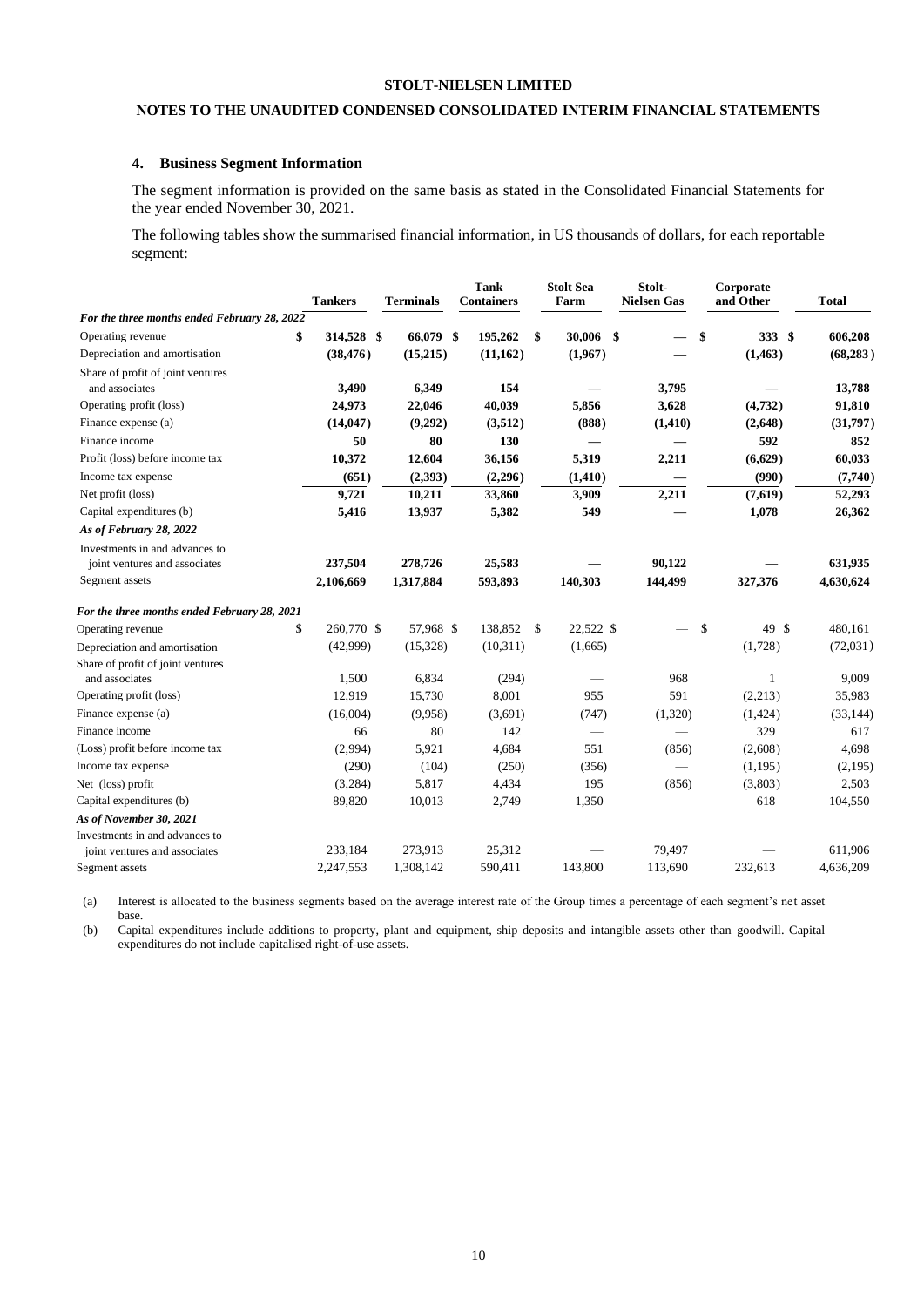## **NOTES TO THE UNAUDITED CONDENSED CONSOLIDATED INTERIM FINANCIAL STATEMENTS**

The following table sets out the key elements of the sources of revenue:

|                                                                               | <b>Tankers</b> |               | <b>Terminals</b>         |              | <b>Tank</b><br><b>Containers</b> |    | <b>Stolt</b><br><b>Sea Farm</b> | Other |     | Total   |
|-------------------------------------------------------------------------------|----------------|---------------|--------------------------|--------------|----------------------------------|----|---------------------------------|-------|-----|---------|
| For the three months ended February 28, 2022                                  |                |               |                          |              |                                  |    |                                 |       |     |         |
| Revenue recognised over time:                                                 |                |               |                          |              |                                  |    |                                 |       |     |         |
| Freight revenue                                                               | \$<br>266,676  | \$            |                          |              | 150,221                          | \$ |                                 | -     | \$  | 416,897 |
| Storage and throughput revenue                                                |                |               | 44,047                   |              |                                  |    |                                 |       |     | 44,047  |
|                                                                               | 266,676        |               | 44,047                   |              | 150,221                          |    |                                 |       |     | 460,944 |
| Revenue recognised at a point in time:                                        |                |               |                          |              |                                  |    |                                 |       |     |         |
| Demurrage and ancillary revenue                                               | 47,852         |               |                          |              | 45,041                           |    |                                 |       |     | 92,893  |
| Turbot and sole                                                               |                |               |                          |              |                                  |    | 30,006                          |       |     | 30,006  |
| Rail revenue                                                                  |                |               | 5,735                    |              |                                  |    |                                 |       |     | 5,735   |
| Utility revenue                                                               |                |               | 7,207                    |              |                                  |    |                                 |       |     | 7,207   |
| Dock, product handling and other revenue                                      |                |               | 9,090                    |              |                                  |    |                                 | 333   |     | 9,423   |
|                                                                               | 47,852         |               | 22,032                   |              | 45,041                           |    | 30,006                          | 333   |     | 145,264 |
|                                                                               | 314,528        | \$            | 66,079                   |              | 195,262                          |    | 30,006                          | 333   | S   | 606,208 |
| For the three months ended February 28, 2021<br>Revenue recognised over time: |                |               |                          |              |                                  |    |                                 |       |     |         |
| Freight revenue                                                               | \$<br>232,776  | <sup>\$</sup> | $\overline{\phantom{0}}$ | $\mathbf{s}$ | 110,914 \$                       |    | -                               | \$    | \$. | 343,690 |
| Storage and throughput revenue                                                |                |               | 38,969                   |              |                                  |    |                                 |       |     | 38,969  |
|                                                                               | 232,776        |               | 38,969                   |              | 110,914                          |    |                                 |       |     | 382,659 |
| Revenue recognised at a point in time:                                        |                |               |                          |              |                                  |    |                                 |       |     |         |
| Demurrage and ancillary revenue                                               | 27,994         |               |                          |              | 27,938                           |    |                                 |       |     | 55,932  |
| Turbot and sole                                                               |                |               |                          |              |                                  |    | 22,522                          |       |     | 22,522  |
| Rail revenue                                                                  |                |               | 4.458                    |              |                                  |    |                                 |       |     | 4,458   |
| Utility revenue                                                               |                |               | 6,449                    |              |                                  |    |                                 |       |     | 6,449   |
| Dock, product handling and other revenue                                      |                |               | 8,092                    |              |                                  |    |                                 | 49    |     | 8,141   |
|                                                                               | 27,994         |               | 18,999                   |              | 27,938                           |    | 22,522                          | 49    |     | 97,502  |
|                                                                               |                |               |                          |              |                                  |    |                                 | 49    |     |         |
|                                                                               | 260,770        | S             | 57,968                   | \$.          | 138,852                          | S  | 22,522                          | \$    | \$. | 480,161 |

#### **5. Shareholders' Equity and Dividends**

The Group's authorised share capital consists of 65,000,000 Common shares, par value of \$1 per share, and 16,250,000 Founder's shares, par value of \$0.001 per share.

|                                      | <b>Founder's Shares</b><br>par value \$0.001 per<br>share | <b>Common Shares</b><br>par value \$1 per<br>share |
|--------------------------------------|-----------------------------------------------------------|----------------------------------------------------|
| <b>Balance at February 28, 2022:</b> |                                                           |                                                    |
| <b>Shares Issued</b>                 | 14,630,949                                                | 58.523.796                                         |
| <b>Less Treasury Shares</b>          | (1,250,000)                                               | (5,000,000)                                        |
| <b>Shares Outstanding</b>            | 13,380,949                                                | 53,523,796                                         |

#### *Treasury Shares*

The Board has authorised the purchase of up to \$30.0 million worth of the Company's Common shares, of which the Company has utilised \$21.3 million up to the date of this report, leaving \$8.7 million available for future purchases.

#### *Dividends*

On February 24, 2022, the Company's Board of Directors recommended a final dividend for 2021 of \$0.50 per Common share, to be voted on at the Group's Annual General Meeting ("AGM") for shareholders to be held on April 21, 2022. If confirmed by the AGM, the dividend will be paid on May 11, 2022 to shareholders of record as of April 27, 2022.

On November 3, 2021, the Company's Board of Directors declared an interim dividend of \$0.50 per Common share and \$0.005 per Founder's share to shareholders of record as of November 10, 2021. The total amount of the dividend was \$26.8 million, which was classified as an interim dividend and paid on December 2, 2021.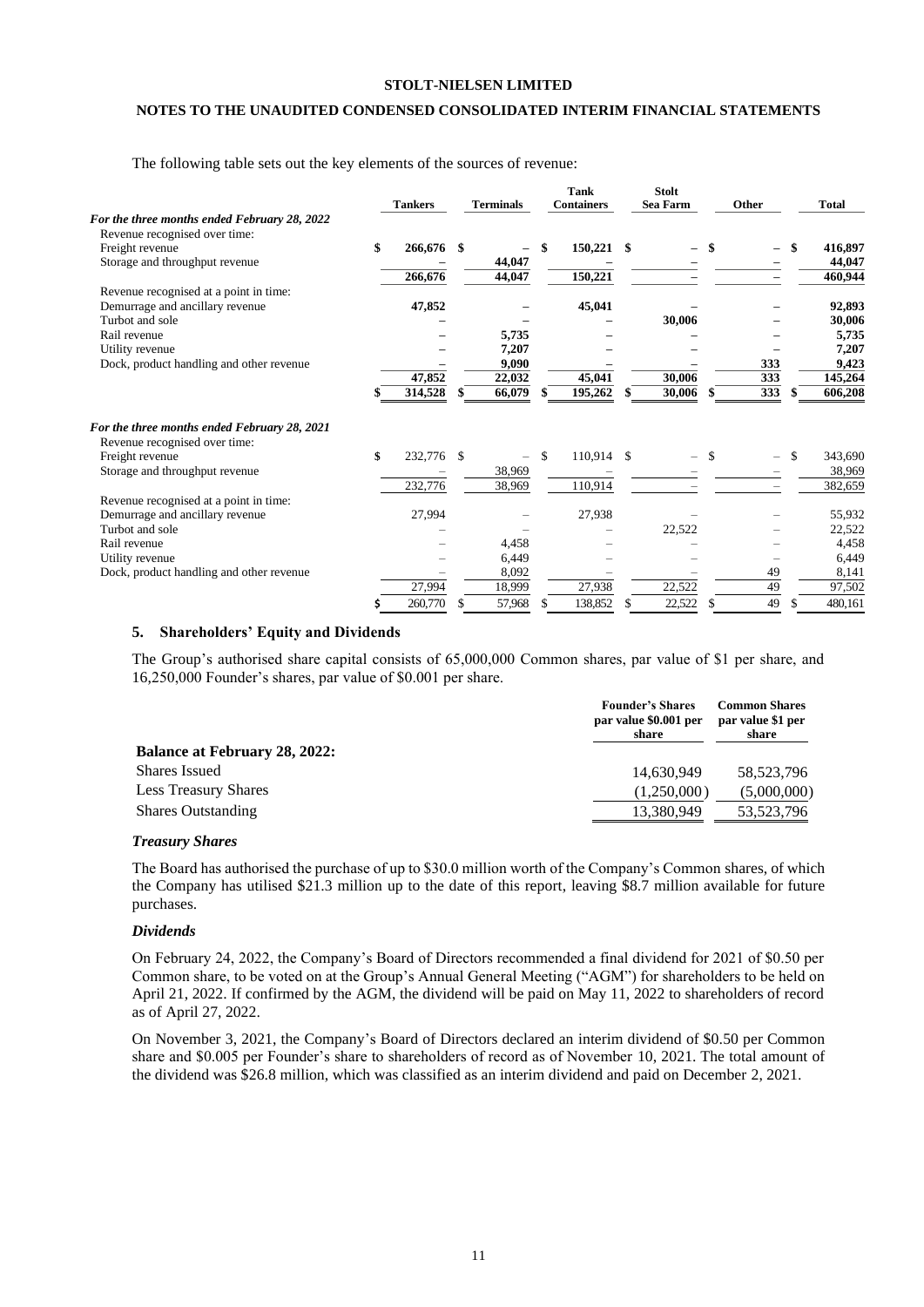#### **NOTES TO THE UNAUDITED CONDENSED CONSOLIDATED INTERIM FINANCIAL STATEMENTS**

On February 11, 2021, the Company's Board of Directors recommended a final dividend for 2020 of \$0.25 per Common share payable on May 5, 2021 to shareholders of record as of April 22, 2021. The dividend was approved at the Group's AGM for shareholders held on April 15, 2021 in Bermuda. The total amount of the dividend was \$13.4 million and paid on May 5, 2021.

#### **6. Property, Plant and Equipment, Right-of-Use Assets and Intangible Assets**

During the three months ended February 28, 2022, the Group spent \$23.6 million on property, plant and equipment. Cash spent during the quarter primarily reflected (a) \$2.8 million on tankers capital expenditures, (b) \$3.4 million on drydocking of ships, (c) \$10.9 million on terminal capital expenditures, including \$0.1 million of capitalised interest, (d) \$5.4 million on construction at STC depots and acquisition of tank containers and (e) \$0.8 million on Stolt Sea Farm capital expenditures.

During the three months ended February 28, 2022, \$11.1 million right-of-use assets have been capitalised, net of retirements.

During the three months ended February 28, 2022, the Group spent \$0.8 million on intangible assets, mainly on computer software. Revaluation for foreign exchange differences on goodwill and other intangibles was a loss of \$0.2 million in the same period.

#### **7. Short and Long-Term Debt**

|                                              |              | <b>Cashflows</b><br><b>For the Three Months Ended</b> |                      |          |  |  |
|----------------------------------------------|--------------|-------------------------------------------------------|----------------------|----------|--|--|
|                                              | February 28, |                                                       | February 28,<br>2021 |          |  |  |
|                                              |              | (in thousands)                                        |                      |          |  |  |
| (Decrease) increase in short-term bank loans |              | (40,000)                                              |                      | 20,000   |  |  |
| Proceeds from issuance of long-term debt     |              |                                                       |                      | 65,000   |  |  |
| Repayment of long-term debt                  |              | (61, 630)                                             |                      | (29,691) |  |  |

Short-term bank loans consist of debt obligations to banks under uncommitted lines of credit and bank overdraft facilities. As of February 28, 2022, the Group had available undrawn committed credit lines of \$329.9 million.

Long-term debt consists of debt collateralised by mortgages on the Group's ships, tank containers and terminals, as well as \$464.2 million unsecured bond financing at February 28, 2022.

The increase in the repayment of long-term debt for the three months ended February 28, 2022 was due to the repayment of the \$30.5 million term loan secured by the *Stolt Groenland* in the first quarter of 2022. This was the result of the Group settling with its hull and machinery insurers for claims on the *Stolt Groenland*, which had an explosion onboard in 2019.

On February 16, 2022, the Group entered into a sustainability-linked secured loan agreement for \$415.0 million, consisting of a term loan of \$180.9 million and a revolving credit line of \$234.1 million. The loan syndication was with 14 banks and led by three bookrunners: Nordea Bank Abp, Danske Bank A/S and DNB (UK) Limited. It expires on February 16, 2028 and is secured by 19 ships. The Group drew down on the term loan on March 15, 2022 to fully repay the loan with Export and Import Bank of China and Standard Chartered Bank ("CEXIM").

The Group remains in compliance with all financial covenants.

#### **8. Long-term Insurance Claims Receivables and Provisions**

At February 28, 2022, substantially all of the Long-term insurance claims receivables and Long-term provisions related to the civil action as a result of the fire on the *MSC Flaminia*.

All of the Group's insurance policies are subject to coverage limits, exclusions and deductible levels. While the Group believes that the estimated accrued claims reserves are adequate, the ultimate losses can differ.

#### **9. Fair Value Measurements for Financial Assets and Liabilities**

The following estimated fair value amounts have been determined by the Group, using appropriate market information and valuation methodologies. Considerable judgement is required to develop these estimates of fair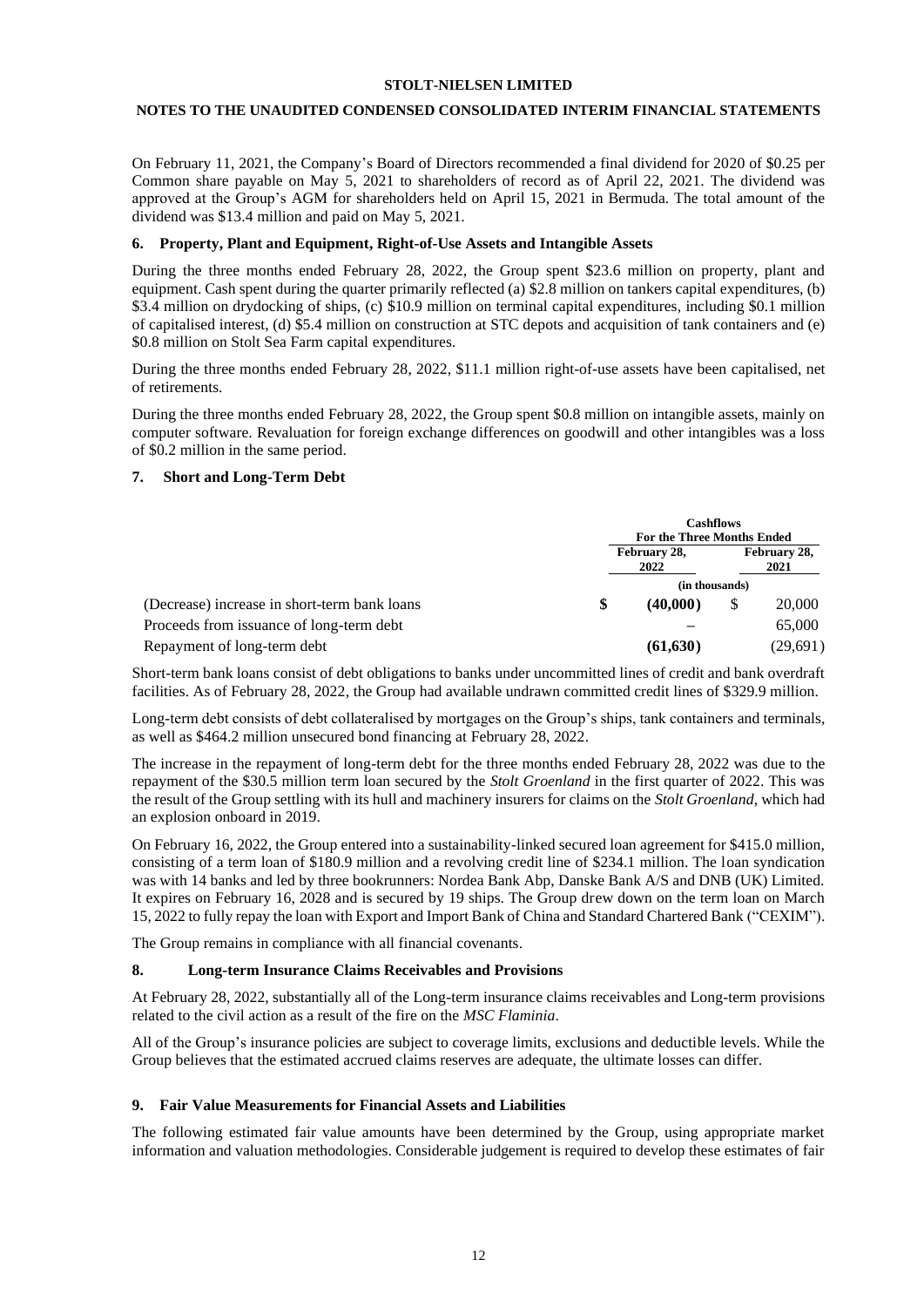## **NOTES TO THE UNAUDITED CONDENSED CONSOLIDATED INTERIM FINANCIAL STATEMENTS**

value, thus the estimates provided herein are not necessarily indicative of the amounts that could be realised in a current market exchange:

|                                                                                                             | <b>February 28, 2022</b>  |    |                      | <b>November 30, 2021</b> |                           |    |               |  |
|-------------------------------------------------------------------------------------------------------------|---------------------------|----|----------------------|--------------------------|---------------------------|----|---------------|--|
|                                                                                                             | Carrying<br><b>Amount</b> |    | Fair<br><b>Value</b> |                          | Carrying<br><b>Amount</b> |    | Fair<br>Value |  |
|                                                                                                             |                           |    | (in thousands)       |                          |                           |    |               |  |
| <b>Financial Assets (Amortised Cost):</b>                                                                   |                           |    |                      |                          |                           |    |               |  |
| Cash and cash equivalents                                                                                   | \$<br>114,306             | \$ | 114,306 \$           |                          | 123,868 \$                |    | 123,868       |  |
| Restricted cash                                                                                             | 6,098                     |    | 6,098                |                          | 6,096                     |    | 6,096         |  |
| Receivables                                                                                                 | 296,985                   |    | 296,985              |                          | 344,347                   |    | 344,347       |  |
| Other current assets                                                                                        | 39,478                    |    | 39,478               |                          | 54,351                    |    | 54,351        |  |
| Long-term receivable from joint ventures                                                                    | 40,536                    |    | 40,536               |                          | 34,725                    |    | 34,725        |  |
| <b>Financial Assets (Fair Value):</b>                                                                       |                           |    |                      |                          |                           |    |               |  |
| Investments in equity instruments                                                                           | 63,479                    |    | 63,479               |                          | 37,873                    |    | 37,873        |  |
| <b>Financial Liabilities (Amortised Cost):</b>                                                              |                           |    |                      |                          |                           |    |               |  |
| Accounts payables (excluding withholding and<br>value-added tax)                                            | 107,853                   |    | 107,853              |                          | 102,704                   |    | 102,704       |  |
| Accrued expenses                                                                                            | 256,631                   |    | 256,631              |                          | 249,232                   |    | 249,232       |  |
| Dividend payable                                                                                            |                           |    |                      |                          | 26,829                    |    | 26,829        |  |
| Short-term bank loans and long-term debt<br>including current maturities (excluding debt<br>issuance costs) | 2,155,681                 |    | 2,288,100            |                          | 2,249,803                 |    | 2,386,211     |  |
| Lease liabilities including current maturities                                                              | 223,564                   |    | 223,564              |                          | 210,450                   |    | 210,450       |  |
|                                                                                                             |                           |    |                      |                          |                           |    |               |  |
| <b>Derivative Financial Instruments (Fair Value):</b>                                                       |                           |    |                      |                          |                           |    |               |  |
| <b>Assets</b>                                                                                               |                           |    |                      |                          |                           |    |               |  |
| Foreign exchange forward contracts                                                                          | 67                        |    | 67                   |                          | 6                         |    | 6             |  |
| Interest rate swaps                                                                                         | 247                       |    | 247                  |                          |                           |    |               |  |
| Cross-currency interest rate swaps                                                                          | 17,720                    |    | 17,720               |                          | 7,451                     |    | 7,451         |  |
|                                                                                                             | 18,034 \$                 |    | 18,034               | \$                       | 7,457                     | \$ | 7,457         |  |
| <b>Liabilities</b>                                                                                          |                           |    |                      |                          |                           |    |               |  |
| Foreign exchange forward contracts                                                                          | 771                       |    | 771                  |                          | 2,649                     |    | 2,649         |  |
| Interest rate swaps                                                                                         | 10,507                    |    | 10,507               |                          | 14,556                    |    | 14,556        |  |
| Cross-currency interest rate swaps                                                                          |                           |    |                      |                          | 972                       |    | 972           |  |
|                                                                                                             | \$<br>11,278              | \$ | 11,278               | $\mathcal{S}$            | 18,177                    | \$ | 18,177        |  |

The carrying amount of cash and cash equivalents, restricted cash, receivables, other current assets, accounts payable (excluding withholding and value-added tax payables), accrued expenses, short-term bank loans and dividend payable are a reasonable estimate of their fair value, due to their short maturity. Long-term leases are exempt from disclosure of fair value measurements so fair value equals book value. Long-term debt in the table above excludes debt issuance costs of \$27.0 million and \$24.2 million, as of February 28, 2022 and November 30, 2021, respectively. The estimated value of the senior unsecured bond issues is based on traded values, while the value of the remaining long-term debt is based on interest rates as of February 28, 2022 and November 30, 2021, respectively, using the discounted cash flow methodology. The fair values of the Group's foreign exchange contracts are based on their estimated market values as of February 28, 2022 and November 30, 2021, respectively. Market value of interest rate and cross-currency interest rate swaps was estimated based on the amount the Group would receive or pay to terminate its agreements as of February 28, 2022 and November 30, 2021, respectively.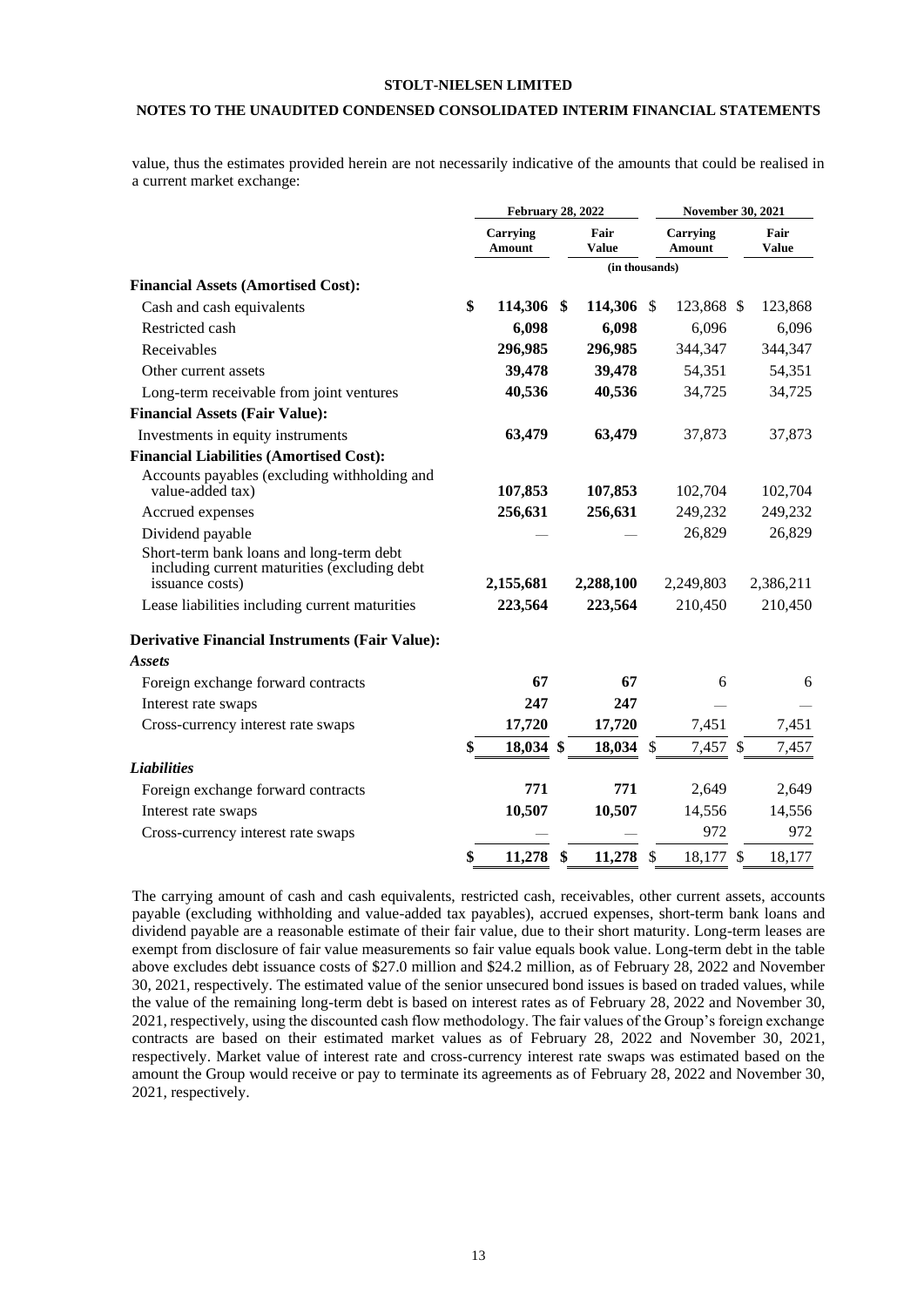#### **NOTES TO THE UNAUDITED CONDENSED CONSOLIDATED INTERIM FINANCIAL STATEMENTS**

#### *Derivatives*

The Group had derivative assets of \$18.0 million and \$7.5 million as of February 28, 2022 and November 30, 2021 respectively, and derivative liabilities of \$11.3 million and \$18.2 million as of February 28, 2022 and November 30, 2021, respectively. All the Group's derivative activities are financial instruments entered for hedging the Group's committed exposures or firm commitments with major financial credit institutions, shipbuilders and ship-repair yards. The fair values of the Group's foreign exchange contracts and cross-currency interest rate swaps are based on their estimated market values as of February 28, 2022 and November 30, 2021, respectively. Derivative financial instruments are measured using inputs other than quoted values. There were no changes in the valuation techniques since November 30, 2021.

No bunker hedge gains or losses were recorded for the three months ended February 28, 2022 or 2021. At February 28, 2022 and November 30, 2021, there were no bunker fuel swap contracts outstanding.

#### *Investments in equity instruments*

The Group's investments in Golar LNG Limited ("Golar"), Ganesh Benzoplast Limited ("GBL") and Cool Company Limited ("CoolCo") are measured using quoted prices in an active market. A summary of changes in value of Investments in Equity Instruments designated as Fair Value Through Other Comprehensive Income ("FVTOCI") is summarised below:

|                              |                      | For the Three Months Ended |                      |  |
|------------------------------|----------------------|----------------------------|----------------------|--|
| (in thousands)               | February 28,<br>2022 |                            | February 28,<br>2021 |  |
| Golar                        |                      |                            |                      |  |
| Number of equity shares      |                      | 2,673                      | 2,673                |  |
| Percentage of shareholding   |                      | 2.5%                       | 2.5%                 |  |
| Share price at end of period |                      | \$17.40                    | \$11.29              |  |
| Gain on FVTOCI               | \$                   | 14,967                     | 5,973                |  |
| Cumulative loss on FVTOCI    |                      | (59,879)                   | (76,210)             |  |
| Value of investment          | \$                   | 46,505<br>- \$             | 30,175               |  |
| <b>GBL</b>                   |                      |                            |                      |  |
| Number of equity shares      |                      | 6,111                      | 6,111                |  |
| Percentage of shareholding   |                      | 9.8%                       | 9.8%                 |  |
| Share price at end of period |                      | \$1.27                     | \$1.02               |  |
| Gain on FVTOCI               | \$                   | 1,417                      | 1,121                |  |
| Cumulative gain on FVTOCI    |                      | 2,761                      | 1,121                |  |
| Value of investment          | \$                   | 7,787 \$                   | 6,258                |  |
| CoolCo                       |                      |                            |                      |  |
| Number of equity shares      |                      | 1,000                      |                      |  |
| Percentage of shareholding   |                      | 2.5%                       |                      |  |
| Share price at end of period |                      | \$9.19                     |                      |  |
| Loss on FVTOCI               | \$                   | $(813)$ \$                 |                      |  |
| Cumulative loss on FVTOCI    |                      | (813)                      |                      |  |
| Value of investment          | \$                   | 9,187 \$                   |                      |  |
| <b>Total</b>                 |                      |                            |                      |  |
| Gain on FVTOCI               | \$                   | 15,571 \$                  | 7,094                |  |
| Cumulative loss on FVTOCI    |                      | (56,989)                   | (75,089)             |  |
| Value of investment          | \$                   | 63,479<br>\$               | 36,433               |  |

On February 1, 2022, the Group acquired 1.0 million shares or 2.5% of CoolCo for \$10.0 million. CoolCo is listed on the Oslo Stock Exchange.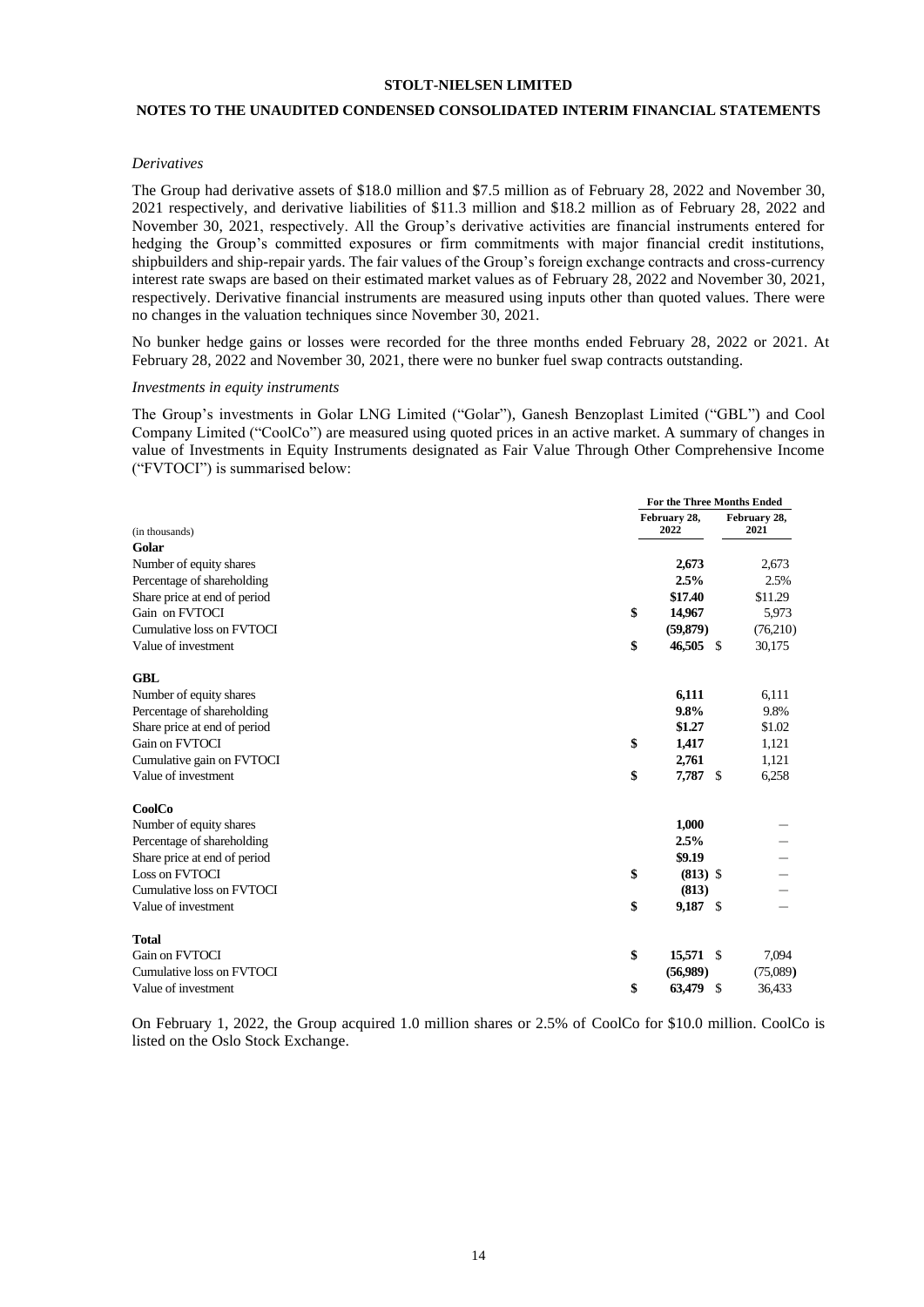## **NOTES TO THE UNAUDITED CONDENSED CONSOLIDATED INTERIM FINANCIAL STATEMENTS**

#### **10. Commitments and Contingencies**

As of February 28, 2022 and November 30, 2021, the Group had total capital expenditure commitments outstanding of approximately \$74.8 million and \$75.7 million, respectively. At February 28, 2022, \$10.4 million of the total was related to installments on a barge newbuilding. In addition, the Group has committed to other tankers projects of \$4.2 million, terminal projects of \$37.6 million and tank container projects of \$22.1 million. Of the total purchase commitments at February 28, 2022, \$67.9 million are expected to be paid over the next 12 months.

#### *Purchase Commitments of Joint Ventures and Associates*

The Group's joint ventures and associates had \$60.3 million of total capital expenditure commitments on February 28, 2022. This amount included commitments for Avenir LNG of \$37.0 million which includes one 20,000 cbm LNG newbuilding. A deed of indemnity has been entered into by the Founding Shareholders, which limits the Group's recourse to \$17.6 million. The remaining \$1.9 million of Avenir LNG commitments is without recourse to the Group. Further joint venture commitments include \$23.3 million for the terminal joint ventures, which are without recourse to the Group. Of the total purchase commitments at February 28, 2022 for joint ventures and associates, \$59.7 million is expected to be paid over the next 12 months. The commitments will either be paid out of the existing liquidity of those joint ventures or through external financing, which is in the process of being raised.

#### *Environmental*

Environmental disclosures are described in Note 27 of the Consolidated Financial Statements for the year ended November 30, 2021. There have been no significant changes that have occurred since that date.

#### **11. Legal Proceedings**

The Group is party to various legal proceedings arising in the ordinary course of business and in cases where it believes the likelihood of losses are probable and can be estimated, provisions would be recorded for those legal cases. Disclosure of legal proceedings has been described in Note 29 of the Consolidated Financial Statements for the year ended November 30, 2021. There have been no significant changes to any ongoing legal proceedings since that time, except as discussed below. The Group believes that the ongoing legal proceedings are unlikely to have a material adverse effect on its business or financial condition.

In regard to the Stolt Tank Containers B.V. civil action as a result of a July 2012 fire on the MSC Flaminia, there have been no significant changes other than the move of the final phase of the trial (Phase 3) to assess the quantum of recoverable damages to the fourth quarter of 2022, rather than an unspecified date in 2022.

#### *General*

The ultimate outcome of governmental and third-party legal proceedings is inherently difficult to predict. The Group's operations are affected by international and domestic environmental protection laws and regulations. Compliance with such laws and regulations may entail considerable expense, including ship modifications and changes in operating procedures.

#### **12. Seasonality**

Sales of seafood are generally stronger in the first quarter of the year as this coincides with increased sales over the Christmas and New Year holidays as well as during the third quarter during the summer season. Stolt Tank Containers shipment volumes may be negatively affected in the first and third quarters by the seasonality inherent in their key customers' businesses. Stolt Tankers' results can be negatively affected in the winter months in the Northern Hemisphere, because of weather conditions such as fog, ice and winter storms that cause port delays, congestion and waiting time. There is no significant seasonality in any of the other businesses.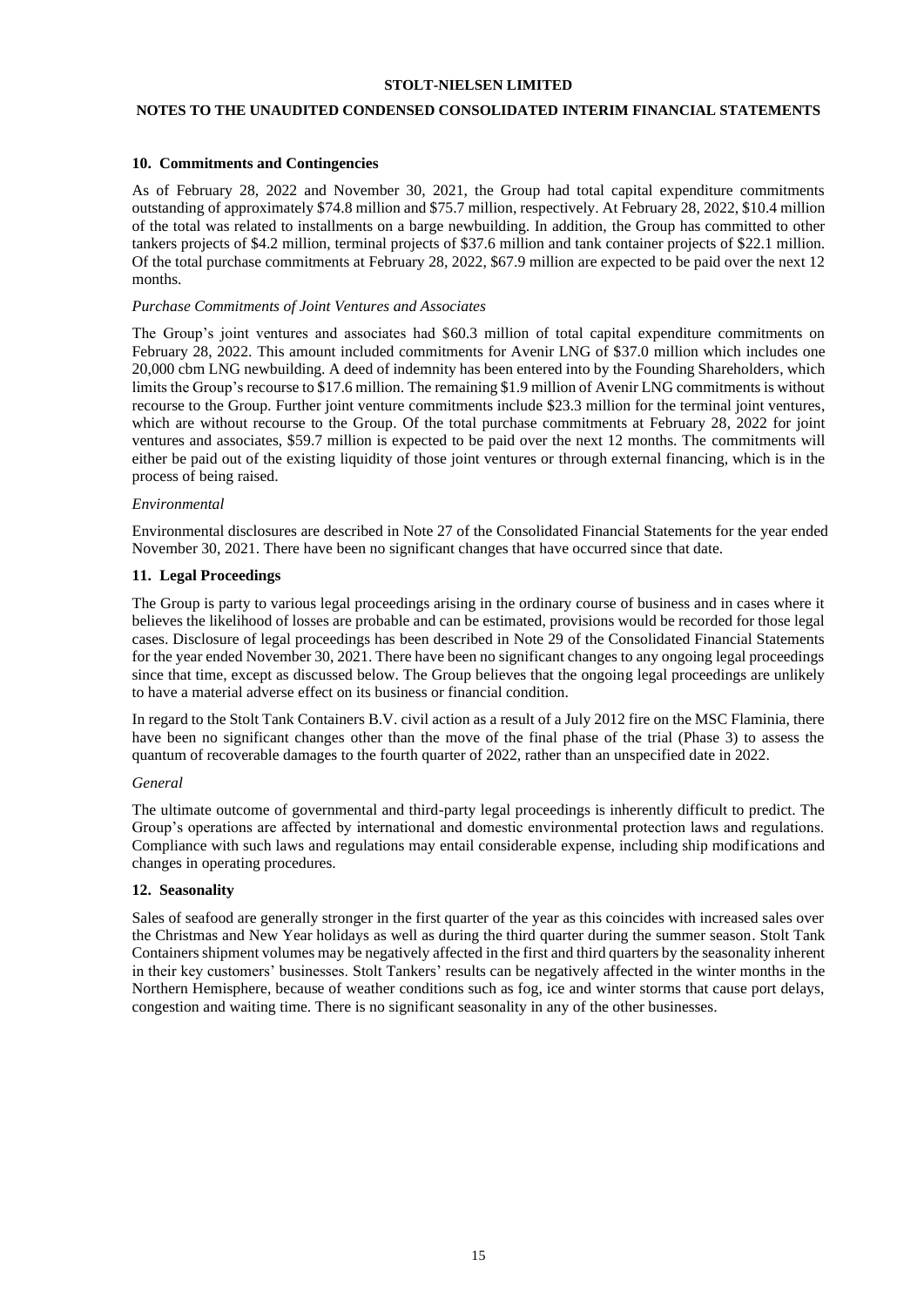## **NOTES TO THE UNAUDITED CONDENSED CONSOLIDATED INTERIM FINANCIAL STATEMENTS**

#### **13. Subsequent Events**

On March 2, 2022, the Group signed a \$128.0 million floating-rate borrowing agreement using a group of tank containers as collateral. The agreement is with ING Bank N.V. and a group of private investors for six and onequarter years. There are 26 equal payments and at the end of the agreement, the Group has an option to purchase the tank containers by paying a fixed amount. As the option to repurchase was virtually certain to be exercised by the Group at the date of the borrowing, the transaction has been treated as collateralised debt. Cash will be drawn on this facility subsequent to the May 2022 balloon payment of the May 2016 tank container financing, at which time the interest rate will be locked in.

On March 15, 2022, the Group drew \$180.9 million on the sustainability-linked secured loan to fully repay the loan with CEXIM. At the same time, the Group swapped the floating interest of the term loan into a fixed rate. With the repayment of the CEXIM loan, the Group incurred break costs and expensed debt issuance costs of \$3.3 million, which will be recognized in the second quarter. The new loan is a four and one-half year term loan with semi-annual payments.

On March 7, 2022, the Group had acquired enough shares to pass the 5% ownership threshold in Odfjell SE ("Odfjell") class A shares, triggering a notification obligation to the Oslo Stock Exchange. As of the date of this report, the Group owned 3,367,973 class A shares and 5,055 class B shares, equal to approximately 5.13% of the voting rights. Odfjell is listed on the Oslo Stock Exchange.